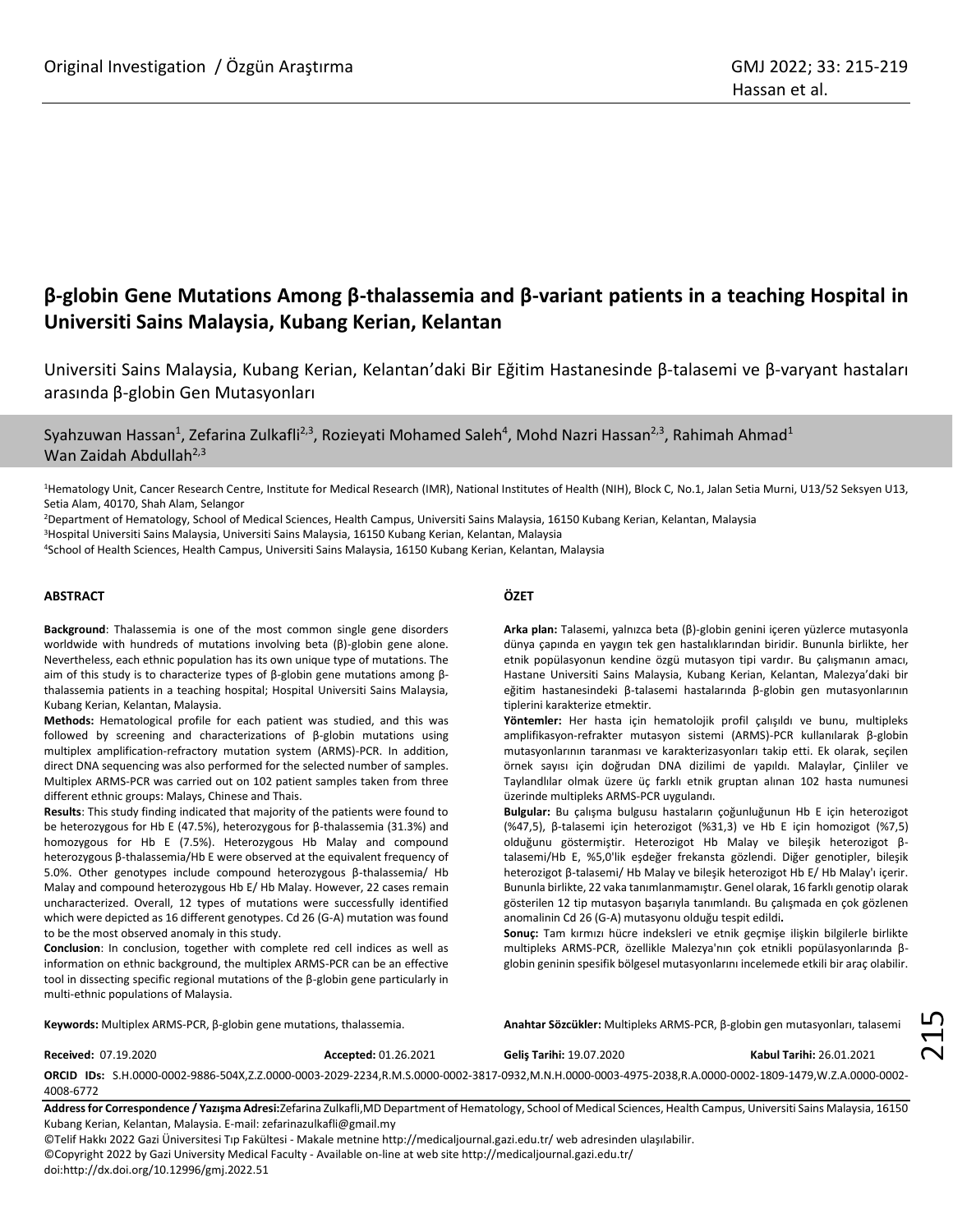# **INTRODUCTION**

Thalassemia hemoglobinopathies represent a major public health problem in many areas around the world, which classically described to be concentrated in tropical and subtropical countries (1). However, due to mobility and migration flows, the prevalence of thalassemia is also found to be high in countries with diverse ethnicity, high immigrant rate and in a society where consanguineous marriage are still widely practise (2). The disease is believed to affect 300,000 children annually and predicted to reach 900,000 by the year 2025 (3,4). It is well established that the frequency and prevalence of thalassemia vary from one country to another, even within different regions in a country. This scenario is known as ethnic-specific, in which each ethnic has its own unique spectrum of βthalassemia mutations (5). Despite hundreds of β-globin gene mutations that have been described globally, fortunately only a few common mutations and several rare variants occur in each population (6,7).

Malaysia is a multi-ethnic country with a population of over 30 million, comprising of Malays (62%), 21% Chinese, 6% Indians and the remaining 1% constitutes of other minority ethnics (8). It is estimated that about 4.5% of the Malaysians are heterozygous for β-thalassemia, and carrier couples are at risk of producing a thalassemia major offspring (9). As of 2017, there were 7,509 registered thalassaemia patients, with 35% of these patients were transfusion dependent (10). In Malaysia, identifications and characterisations of βthalassemia mutations have been systematically delineated since the mid-80s and molecular diagnostic approach of the local populations is progressively being studied and published (11- 14).

Geographically, Peninsular Malaysia shares its north border with Thailand, south with Singapore and west maritime border with the Indonesia Island of Sumatera. Kelantan state which is in the north-eastern corner of Peninsular Malaysia is bordered by Narathiwat Province of Thailand. Unlike any other states, it has most Malays populations (> 93%) (8). As such, inter-racial marriages with the southern Thais are common and the criss-crosses border has existed as long as history's been recorded. The recent phylogenetic study has also revealed that Malay Kelantan formed a distinct clade with genetical differences from the other Malay sub-ethnics and with a limited link with populations from the Indonesian archipelago (15).

For these reasons, it is fundamental to have effective strategies to understand the spectrum of β-thalassaemia based on the current regional situation. It is also imperative to know and understand different types of β-thalassaemia anomalies occurring within the Kelantanese population so that a cost-effective approach can be designed to characterize these mutations. This study reported screening and compilation of β-globin mutations data in Kelantan which can be useful for future health management to reduce the number of thalassemia major patients in this region.

### **MATERIALS and METHODS**

#### *Patient Selection*

This is a cross-sectional study, where a total of 102 patients attended Hospital Universiti Sains Malaysia (HUSM); teaching hospital in Kubang Kerian, Kelantan, Malaysia was enrolled in the period of January 2009 to December 2010. Subjects were walk-in patients with various medical conditions that were found to have abnormal blood cells, either by RBC indices or Hb electrophoresis, mostly with MCV < 76 fL, MCH < 27 pg and Hb A2 > 2.9%. Two milliliters (2 mL) of peripheral venous blood was collected with Ethylenediaminetetraacetic acid (EDTA) tube after the informed consent was obtained from each individual. This study was approved by the Human Research Ethics Committee, Universiti Sains Malaysia (FWA Reg. No.: 00007718; IRB Reg. No.: IRB00004494). The patient's ethnicity was recorded to determine the sequence of the Multiplex amplificationrefractory mutation system (ARMS)-PCR test. The molecular tests were carried out at the Institute for Medical Research (IMR), Malaysia.

# *DNA Extraction*

The DNA was extracted using QIAamp DNA Mini Kits® (QIAGEN, Hilden, Germany), according to the manufacturer's instruction. The extracted genomic DNA was used as a template and was kept at 4°C until further use. The amount and purity of DNA were quantified using NanoDrop ND-1000 UV-VIS Spectrophotometer (Nanodrop Technologies, Wilmington, DE, USA). Mutation Identification & Analysis - DNA Amplification Using Multiplex ARMS-PCR and ARMS-PCR Twenty (20) different mutations within the β-globin gene were detected using five sets of multiplex ARMS-PCR as previously described (12). Two internal controls (861 bp and 493 bp) were used. All samples were analysed simultaneously together with positive controls for a particular mutation.

DNA amplification was carried out in Eppendorf Mastercycler pro-S (Eppendorf AG, Hamburg, Germany), using HotStarTaq® Master Mix; (1X PCR Buffer, 1.5 mM MgCl<sub>2</sub>, HotStarTaq<sup>®</sup> DNA Polymerase and 200 µM of each dNTP) (Qiagen GmbH, Hilden, Germany). For each PCR reaction, 100 ng of genomic DNA was used with a final volume of 20 µL. The thermal cycling conditions were set-up as described earlier (12). The resultant PCR products were electrophoresed with 3.0 % Bioline™ Multipurpose Agarose gel in 1X TBE buffer, followed by 15 minutes staining with Ethidium bromide (EtBr). The gel was visualized using transilluminator (Vilber Lourmat, Marne-la-Vallée, France). Confirmation methods: Reverse Dot-Blot Hybridization & Direct DNA Sequencing

#### *Reverse Dot-Blot Hybridization*

Commercially available reverse dot-blot hybridization of β-Globin StripAssay SEA™ (ViennaLab Diagnostics GmbH, Vienna, Austria) which covers 22 different types of mutations was used for mutation confirmations following the manufacturer's recommendations. Biotinylated primer products were detected using streptavidin-alkaline phosphatase and colour substrates.

#### *Direct DNA Sequencing*

Direct DNA sequencing was carried out on 4 samples out of 76 subjects with mutation detected by Multiplex ARMS-PCR: 1 sample with cd 26 mutation but having moderate anemia and another 3 samples with mutations such as Poly A (A-G) and IVS 1-1 (G-A) but not detectable using reverse dot-blot hybridization technique. Direct DNA sequencing was also performed on 12 out of 26 subjects without mutation detected by multiplex ARM-PCR. The 12 subjects were selected because having HbA2 of 3.4% and above. The sequencing was performed by First Base Laboratory Sdn. Bhd. (Selangor, Malaysia). The whole region of β-globin gene was amplified by a set of primers namely 833/1338 and PAA Reverse that generated a 2020 bp amplicon. The amplicon was subjected to sequencing by primer walking using 5 sequence segments: 833/1338, PAA Reverse, CA, PC0 R, and PC07 F. The oligonucleotide primers were synthesized by First Base Laboratories (Selangor, Malaysia). Purification and sequencing were performed by First Base Laboratories (Selangor, Malaysia). The sequencing data were analysed using CLC Bio Main Workbench (Aarhus, Denmark). The sequence data were compared to reference β-globin sequence (National Center for Biotechnology Information, NCBI Reference Sequence: NM\_000518) exported from NCBI.

# **RESULTS**

Multiplex and a single ARMS-PCR were used in this study to characterize βglobin gene mutations in a small cohort of the Kelantanese population. A total of 102 suspected β-thalassemia and β-variant patients were selected based on their hematological profiles (Table 1). Most of the patients enrolled were Malays (91.2%), followed by seven Chinese (6.9%) and two Thais (2.0%) (Table 2).

216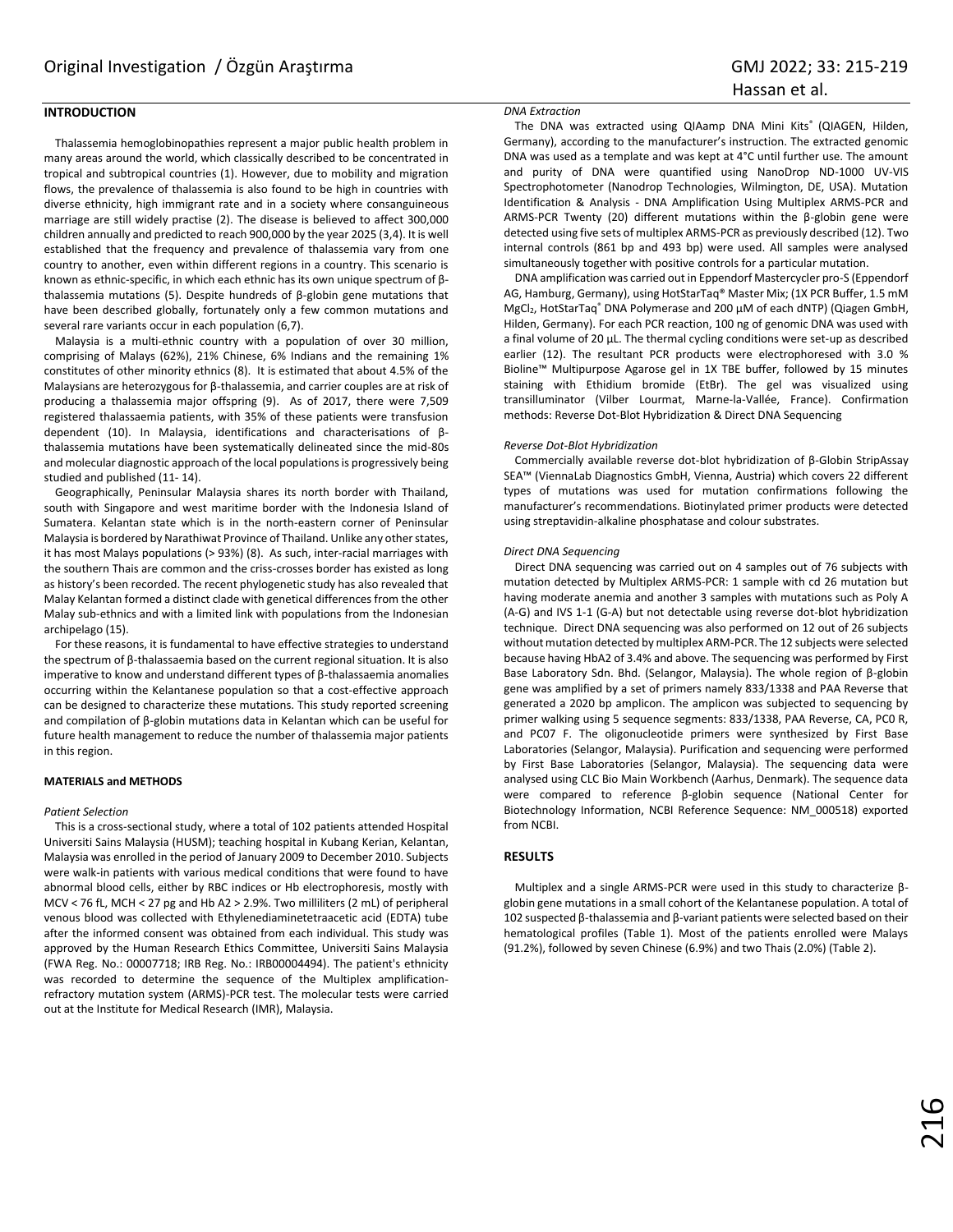**Table 1:** Summary of Full Blood Counts and Hemoglobin Analysis

| Parameter                                   | Value           |  |  |  |
|---------------------------------------------|-----------------|--|--|--|
| No. of Subjects Enrolled (n)                | 102             |  |  |  |
| No. of Ethnics (n)                          | 3               |  |  |  |
|                                             | Malays:<br>93   |  |  |  |
|                                             | (91.2%)         |  |  |  |
|                                             | Chinese:<br>7   |  |  |  |
|                                             | $(6.9\%)$       |  |  |  |
|                                             | Thais: 2 (2.0%) |  |  |  |
| $^+$ Mean Hb (g/dL)                         | $10.8 \pm 4.3$  |  |  |  |
| *Mean Red Blood Count (10 <sup>12</sup> /L) | $5.1 \pm 2.1$   |  |  |  |
| *Mean MCH (pg)                              | $21.6 \pm 5.3$  |  |  |  |
| *Mean MCV (fL)                              | $67.1 \pm 15.2$ |  |  |  |
| <b>RDW</b> (range $-$ %)                    | $11.8 - 35.5$   |  |  |  |
| <b>Hb A2</b> (range $-$ %)                  | $2.1 - 8.1$     |  |  |  |
| <b>Hb F</b> (range $-$ %)                   | $0.3 - 79.2$    |  |  |  |

<sup>+</sup>Mean ± 2SD. Abbreviation: Hb: hemoglobin; MCH: mean cell hemoglobin; MCV: mean cell volume; RDW: red cell distribution width.

In general, out of 102 patients enrolled, mutation was detected in 80 cases; 75 cases by multiplex ARMS-PCR, 4 cases (heterozygous IVS 1-2 (T-C)) were detected by direct sequencing and 1 case noted to have mutation Cd 26 and Cd 38 (ACC>- CC) which has been detected by multiplex ARMS-PCR and direct sequencing, respectively. In this study 12 types of β-globin gene mutation were detected; 67 were identified as carriers, six were found to be homozygous for Hb E and four patients were identified as compound heterozygous Hb E/β-thalassemia (Table 2). Also, anomalies such as compound heterozygous β-thal / Hb Malay and Hb E/ Hb Malay recorded a single case and two cases respectively. However, genotyping for 22 patients were not able to be resolved using this test algorithm.

Further analysis revealed that the most common β-gene mutation in our study cohort was Cd 26 (G-A)/Hb E that reached almost half from the total mutations characterized (Table 2). This was followed by mutations in IVS-I-5 (G-C) and homozygous of Cd 26 (G-A) with the prevalence of 11.3% and 7.5% respectively. The remaining top six of β-globin defects include Cd 19 (A-G), Cd 8/9 (+G) and IVS 1-2 (T-C) that recorded the equivalent occurrence of 5%. Other heterozygous compounds such as Cd 26 (G-A), Cd 41/42 (-TCTT), CD 26 (GAG>AAG), CD 38 (ACC>-CC), as well as IVS 1-1 (G-T) and Cd 19 (A-G) were rarely found in our cohort with cases of <2%.

|  | Table 2: Distribution of $\beta$ -globin Gene Mutations Detected among $\beta$ -thalassaemia and $\beta$ -variant Patients in HUSM |
|--|------------------------------------------------------------------------------------------------------------------------------------|
|--|------------------------------------------------------------------------------------------------------------------------------------|

|                                             | Types of $\beta$ mutation                                |                                                 | Clinical<br>classification               |                          | Ethnicity      | <b>Thais</b>   | Chine<br>se    | *Total<br>number<br>(n) | #Prevalen<br>ce<br>(%) |
|---------------------------------------------|----------------------------------------------------------|-------------------------------------------------|------------------------------------------|--------------------------|----------------|----------------|----------------|-------------------------|------------------------|
|                                             |                                                          | <b>HGVS nomenclature</b>                        |                                          | Hb level g/dl<br>(range) | Malay          |                |                |                         |                        |
|                                             | Cd 26 (G-A)                                              | HBB:c.79G>A                                     | thalassemia minor                        | $9.8 - 11.4$             | 38             |                |                | 38                      | 47.5                   |
|                                             | $-28(A-G)$                                               | HBB:c.-78A>G                                    | thalassemia minor                        |                          |                |                | $1\,$          | $\mathbf{1}$            | 1.3                    |
|                                             | Cd 17 (A-T)                                              | HBB:c.52A>T                                     | thalassemia minor                        |                          |                |                | $\overline{2}$ | $\overline{2}$          | 2.5                    |
|                                             | Cd 41/42 (-TTCT)                                         | HBB:c.126_129delCTTT                            | thalassemia minor                        |                          | $\overline{2}$ |                | $\mathbf{1}$   | 3                       | 3.8                    |
|                                             | $Cd 8/9 (+G)$                                            | HBB:c.27dupG                                    | thalassemia minor                        |                          | $\overline{4}$ |                |                | 4                       | 5.0                    |
|                                             | IVS 1-1 (G-T)                                            | HBB:c.92+1G>T                                   | thalassemia minor                        | $9.8 - 11.8$             | $\mathbf 1$    |                |                | $\mathbf{1}$            | 1.3                    |
|                                             |                                                          | HBB:c.92+2T>C                                   | thalassemia minor                        |                          | $\overline{a}$ |                |                | 4                       | 5.0                    |
|                                             | IVS 1-2 (T-C)                                            |                                                 |                                          |                          |                |                |                |                         |                        |
|                                             | IVS 1-5 (G-C)                                            | HBB:c.92+5G>C                                   | thalassemia minor                        |                          | 9              |                |                | 9                       | 11.3                   |
|                                             | IVS 2-654 (C-T)                                          | HBB:c.316-197C>T                                | thalassemia minor                        |                          | $\mathbf 1$    |                |                | $\mathbf{1}$            | 1.3                    |
|                                             | Cd 19 (A-G)                                              | HBB:c.59A>G                                     | thalassemia minor                        |                          | $\overline{4}$ |                |                | $\overline{4}$          | 5.0                    |
|                                             |                                                          | HBB:c.126 129delCTTT<br>$\prime$<br>HBB:c.79G>A |                                          |                          |                |                |                |                         |                        |
|                                             | Cd 41/42 (-TCTT) / Cd 26 (G-A)                           |                                                 |                                          |                          | $\mathbf{1}$   |                |                | $\mathbf{1}$            | 1.3                    |
|                                             |                                                          |                                                 | thalassemia<br>intermedia<br>to<br>major | $6.5 - 10.0$             |                |                |                |                         |                        |
|                                             | Poly A (A-G) / Cd 26 (G-A)                               | HBB:c.*111A>G/ HBB:c.79G>A                      |                                          |                          | $\overline{2}$ |                |                | $\overline{2}$          | 2.5                    |
|                                             |                                                          | HBG2:c.115A>C/ HBB:c.79G>A                      |                                          |                          | $\mathbf 1$    |                |                | $\mathbf 1$             | 1.3                    |
|                                             | CD 38 (ACC>-CC) / Cd 26 (G-A)                            |                                                 |                                          |                          | $\mathbf{1}$   |                |                | $\mathbf{1}$            |                        |
| Compound<br>heterozygous β<br>thal/Hb Malay | IVS 1-1 (G-T) / Cd 19 (A-G)<br>Cd 26 (G-A) / Cd 19 (A-G) | HBB:c.92+1G>T/ HBB:c.59A>G                      |                                          |                          |                |                |                |                         | 1.3                    |
|                                             |                                                          | HBB:c.79G>A/HBB:c.59A>G                         |                                          |                          | $\overline{2}$ |                |                | $\overline{2}$          | 2.5                    |
|                                             | Cd 26 (G-A)/ Cd 26 (G-A)                                 | HBB:c.79G>A/HBB:c.79G>A                         | thalassemia<br>intermedia                | $8.8 - 10.1$             | $\overline{4}$ | $\overline{2}$ |                | 6                       | 7.5                    |
| Total                                       |                                                          |                                                 |                                          |                          | 74             | $\overline{2}$ | 4              | 80                      | 100                    |
|                                             |                                                          |                                                 |                                          |                          |                |                |                |                         |                        |

\* Only samples that were successfully characterised were taken into considerations, i.e. (102 screening cases – 22 uncharacterised = 80 cases characterised)

# Based on overall 80 cases that were successfully characterized.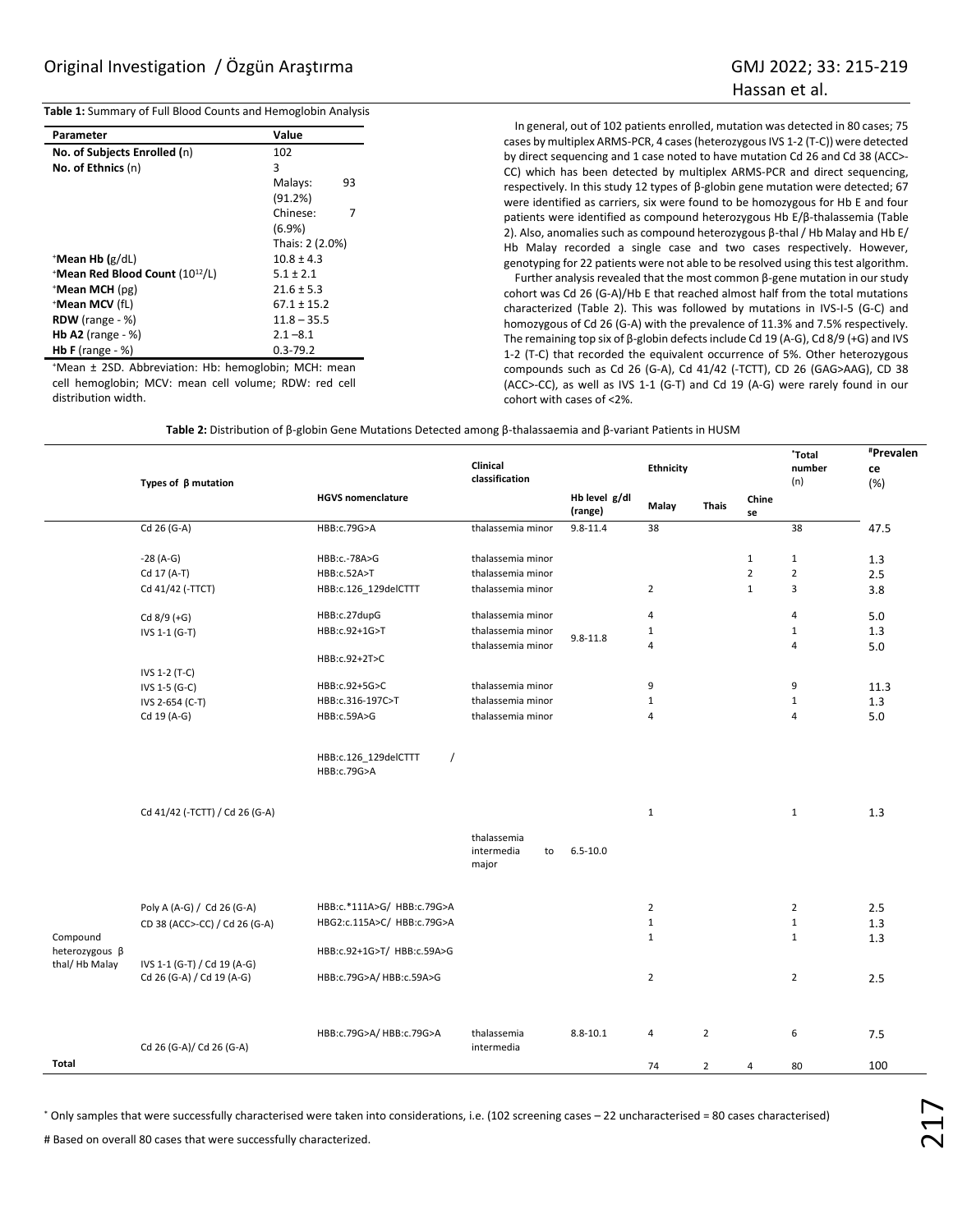Adzahar et al.

The details analysis of the carrier's status revealed that majority of the carriers were traced to be heterozygous for Hb E (47.5%), with nearly one-third (30.5%) of patients were carrying different variants of β-thalassemia traits and four patients were identified to be heterozygous of Cd 19 (A-G) Hb Malay.

If the data were stratified according to the ethnicity and based on the cases that have been successfully characterized, half of the Chinese patients (4 out 2) in this study were typed to be heterozygous Cd 17 (A-T), while a total of two patients were found to have -28 (A-G) and Cd 41/42 (-TTCT). The latter mutation was also observed in 2.7% (2 out of 74) in Malay ethnic. Meanwhile, both Thais patients that were recruited in this study were identified as homozygous Cd 26 (G-A), which was also observed in Malays (5.4%, 4 out of 74). Furthermore, in Malay ethnic, the two most common mutations of the β-globin gene were Cd 26 (G-A) and IVS 1-5 (G-C) with the prevalence of 47.5% and 11.3% respectively. The remaining β-thalassemia trait and variants were observed in the range of 1.3-5.0%.

In addition, the β-Globin StripAssay SEA™ was also performed to confirm the above Multiplex ARMS-PCR findings. The results showed 100% concordance with the Multiplex ARMS-PCR (data not shown). Regarding 22 cases with no mutation detected: the Hb level range between 10-11.3 g/dl and HbA2 level range between 2.9-3.1%.

## **DISCUSSION**

The reported prevalence of β-globin gene mutations varies considerably from region to another and was found to be ethnic specific (5). As such, this study was undertaken to characterize β-globin gene mutations in a selected cohort of the Kelantan population, where most of its residence is Malay ethnic (8). Furthermore, giving the geographical location of Kelantan itself, which is bordered by Thailand, it is interesting to observe if there is any impact of gene flow on the local spectrum of β-thalassemia mutations. This will provide useful information regarding the frequency distribution of such mutations and subsequently enabling better strategies for the management of the disease.

In this study, 102 walk-in HUSM patients suspected of having β-thalassemia or its variants based on their hematological and hemoglobin profiles were enrolled. Patients' blood samples were molecularly characterised using multiplex ARMS-PCR as previously described (12). Additionally, all these findings were being validated using a commercially available test; β-globin strip. The results were found to be 100% in agreement with each other. Direct DNA sequencing was also performed on subjects with HbA2 of 3.4% and above. Overall, 78% of the cases have been molecularly characterized. Twelve different mutations were successfully identified which were distributed as 16 different genotypes, either as single or as combinations of mutations. Multiplex ARMS-PCR identified 10 of these mutations, while the other two anomalies were discovered by direct sequencing. Genotyping for 22 patients were not able to be resolved using this test algorithm. This can be explained by the specificity of the primers used which only enable to detect a specific set of given mutations. After this, any uncharacterized mutations should ideally be followed by the Multiplex ligation-dependent probe amplification (MLPA) study on HBB and HBA genes for the big deletion/duplication and gene dosage changes to exclude complex thalassemia as well as next generation sequencing (NGS) technique. However, given the cost of these techniques, mass screening of samples is usually not favourable.

This study indicated that the most common β-globin mutation was heterozygous Cd 26 (G-A) or also known as Hb E, occurring at the percentage of 47.5, with all carriers were from the Malay ethnic. This finding is consistent with previous studies carried out nationally (12, 16). In addition, 7.5% of our cohort was also identified to be homozygous for this genotype. In fact, homozygous Hb E was the third most frequently observed genotype in our list after the IVS 1-5 (G-C). The Hb E disease in this study was traced to four Malays as well as to both of our Thai patients. Given the geographical location of our cohort, it is anticipated to observe this mutation sharing between Malay Kelantanese and its neighbouring Thais. The previous study has shown that the mutation spectrum of the Kelantan population was almost equivalent to those with the Southern Thailand (17).

Globally, Hb E is found to cause one-half of all severe cases of β-thalassemia (4). High frequency is reported mainly in Northeast India18 and in the Southeast Asia region, particularly in the 'Hb E triangle' borders of Thailand, Cambodia, and Vietnam where its prevalence can reach up to 50–60% (19).

Hb E allele (G > A), a base substitution of lysine for glutamic acid in cd 26, can induce cryptic splice site, hence producing an abnormal messenger RNA splicing process, resultant in the reduced rate of β-chain of Hb E (βE) synthesis (20). This usually gives rise to a mild phenotype form of β-thalassemia. However, coinheritance of Hb E with other variants ( $\alpha$  and  $\beta$ ) have been shown to cause a wide range of clinical syndromes with varying severity (1). This study has also revealed of such interactions wherein a total of four cases of compound heterozygous HbE / β-thal were recorded (prevalence of 5%). This includes mutations with Cd 26 (G-A) & poly A (2 cases) and a single case for Cd 26 & Cd 41/42 (-TCTT) and Cd 26 & Cd 38 (ACC>-CC).

The second most frequently observed mutation in this study was heterozygous IVS 1-5 (G-C) which accounted for just over 10% and was only found in the Malay ethnic. This mutation together with Hb E (G-A) and Hb Malay (A-G) have been shown to constitute > 73% of β-thalassemia in Malaysian Malays (21). The change from G-C at nucleotide 5 of the IVS-1 greatly reduces the efficiency of splicing of the normal 5' splicing site and combination with other β-thalassemia polymorphisms will give rise to variable pathogenic conditions (22). The IVS 1-5 mutation has also been reported to be common elsewhere (23, 24). Interestingly, in Thailand, this polymorphism was found to be four times higher in the southern Thais Muslim population compared to the central region which was believed to be spilled over from Malaysia (25).

Other predominant mutations in this study include heterozygous Cd 19 (A-G) Hb Malay, heterozygous Cd 8/9 (+G) and heterozygous IVS 1-2 (T-C) that were observed an equivalent frequency of 5%. All these mutations were traced to Malay patients. As stated earlier, Hb Malay is already established as one of the most common anomalies observed in this ethnic (21). Furthermore, our data also revealed different variants of Hb Malay namely compound heterozygous βthal / Hb Malay and compound heterozygous Hb E / Hb Malay recorded at 1.3% and 2.5% respectively. Other anomalies identified were the heterozygous Cd 8/9 (+G). This frameshift mutation is phenotypically expressed as a mild form in heterozygous condition and chiefly associated with the Asian-Indians origin (26). Locally, this mutation has also been described in a Kedayan individual (12).

Three mutations namely Cd 17 (A-T), -28 (A-G) and Cd 41/42 (-TTCT) were observed in Chinese patients, with the mutation rates of 2.5%, 1.3%, and 3.8%, respectively. This finding concurs well with the previously published data related to the mutation spectrum in Chinese Malaysian (21, 27). Beyond this study, the mentioned anomalies were also reported to be prevalent in Thailand population and in certain parts of China (28, 29). This is expected as the Chinese Malaysians were historically originated from the Southern regions of China (30). Interestingly, although the genotypic of Cd 41/42 (-TTCT) is normally prominent among the Chinese, yet we also noted that this mutation was also shared between Malays and Chinese patients with double and a single case, respectively. Likewise, Yatim and colleagues (2014) have also observed the same in some of their Malay Penang patients (31). This demonstrates the heterogeneity of β-thalassemia and its variants which may be attributed to the assimilation of living in multi-ethnic society and miscegenation among the races.

# **CONCLUSION**

We have successfully identified 12 different β-thalassemia mutations in the selected Kelantanese cohort, and the findings were compared with the allelic distribution in the general Malaysian population and outside. Our data have explicitly shown how multiple genes can contribute to the complex genotypic and phenotypic, rendering the importance of molecular diagnosis. This regional mutation rate is beneficial for prognostic information for the establishment of more specific and effective molecular characterisation, confirmation of diagnosis, treatment, prenatal and counselling program for a specific community.

218<br>21